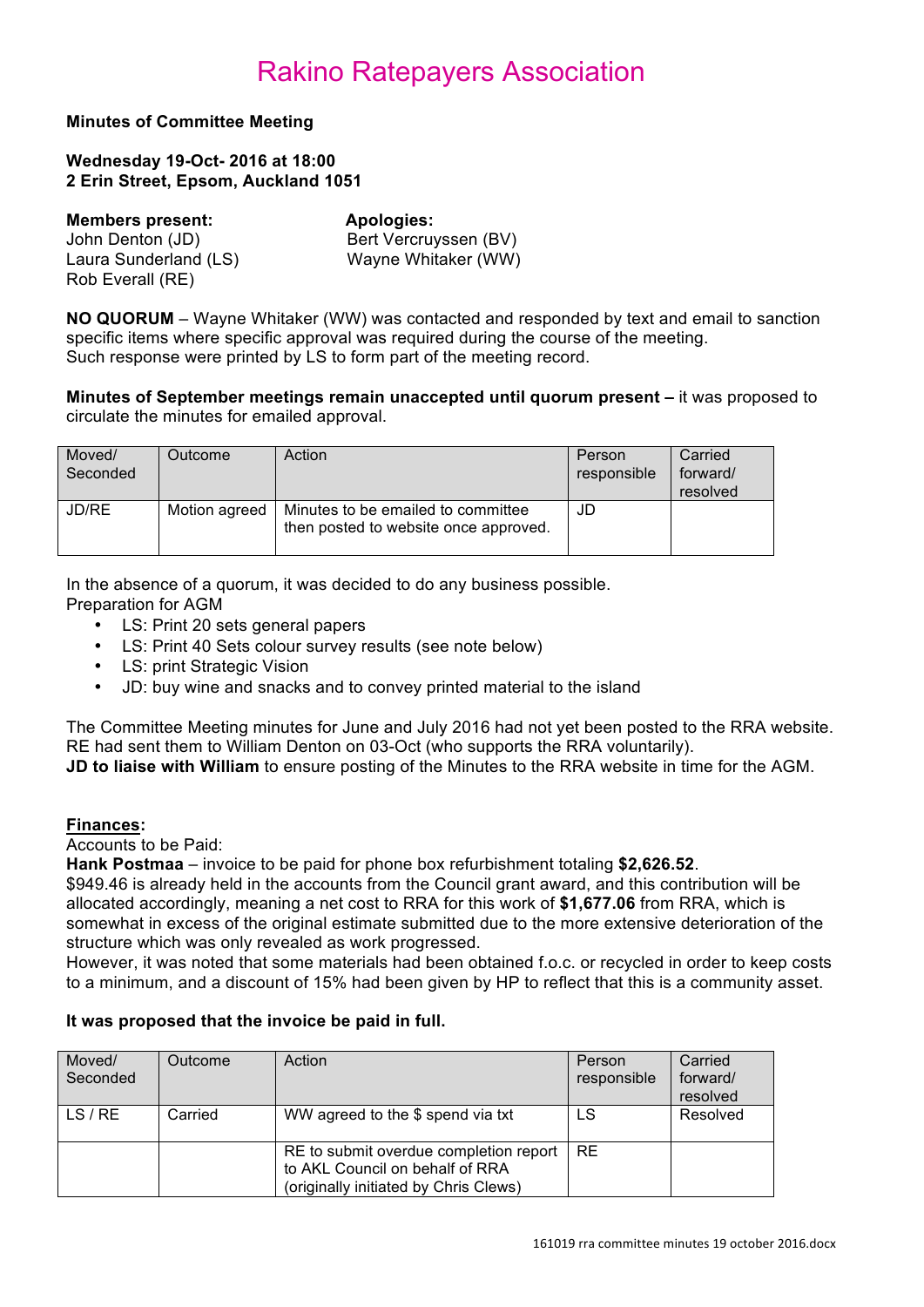#### **Business deferred until AGM**

- Resolution for Acceptance of Annual Accounts (WW emailed to confirm approval) to be put to the membership at the AGM.
- Acceptance of the Easter General Meeting Minutes (WW emailed to confirm approval) to be put to the membership at the AGM.

#### **Business deferred until Quorate**

• Review of Management Letter from the Accounts Reviewer and actioning of recommendations in the next financial year.

#### **Correspondence:**

**Letter from Mathew Rudez at AT** re: road name signage on island, stop/junction awareness signs and 50 kph speed limit, also proposed removal of 'sight line' vegetation at the junction of South Pacific/Jane Yorke.

Renderings provided of the proposed signage and locations.

It was noted that AT does not have the discretion to appoint a lower island speed limit on the island, as this would require a change to the roading status under legal statute. So, regrettably, these signs appear necessary, despite being an excessive speed limit for the environment.

**Broadband coverage –** Sue West had referred a Telcobroker to RE, and after a conversation he had agreed to pass contact RE's contact details on to two broadband service providers he works, with for the purpose of exploring broadband options for Rakino with them, if interested.

Jim McIvor had also written in to advise of the broadband plan he currently uses via **Wireless Nation**, which was the only provider who duly contacted RE (contact: Jason Somerville). It is proposed that Jason visits Rakino to carry out a survey as the basis for making a recommendation of a 'pay-to-use' facility to those who are interested. Higher levels of interest will bring potential costs down for everyone. A solution could be line of sight to the mainland or Waiheke, or even via a satellite.

#### **RE to liaise with Jason Somerville / Wireless Nation regarding survey visit and recommendations, which can then be shared with the community.**

#### **JD to ask for a 'hands up' at the AGM to examine potential level of interest in taking up a 'payto-use' Broadband service.**

**Apex Survey of AT land – outstanding** – RE had followed up with Apex, who acknowledged the delay with apologies but anticipated the work being done in the first few days of November. Once surveyed, proposals for the site and proportions of the structure can be debated, shared with the community and those properties most immediately impacted and, once agreed, communicated to the lawyers acting for AT in regard to the lease to see it potentially finalised.

#### **Business arising:**

**Liability Insurance :** Peter Watson had approached Worksafe (as kindly offered in the meeting of 08- Sep) to ascertain their view on the requirement for insurance cover for events like the Dragon Boats. PW had updated JD. His contact has indicated that there is no genuine need for liability insurance to cover the RRA for such events.

As such it was recommended that this not be pursued any further.

**To be carried forward for endorsement when next quorate.**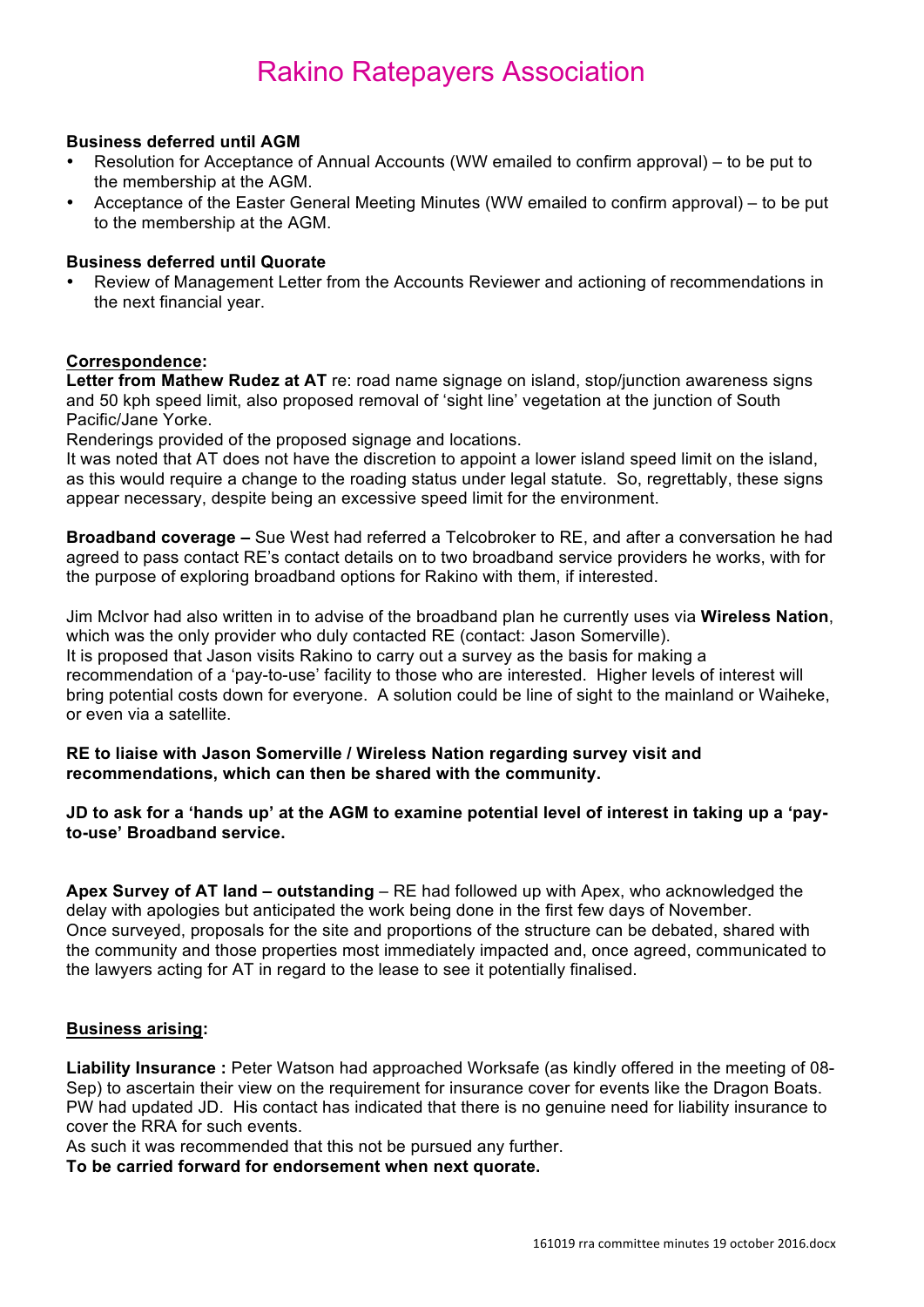**Rakino New comers 'Welcome' pack** : BV had presented a draft booklet to JD, who had responded with some suggested amendments. JD commented that it was an excellent piece of work.

## **This has not yet been previewed to the rest of the Committee.**

**Action:** JD to liaise with BV to complete and make available to the Committee for review and release when approved.

**Westpac Donation** – to be carried forward for membership endorsement at the AGM **Action:** JD

**Island Survey** – JD shared the output of the membership survey.

It was agreed to circulate in its full format, rather than to attempt to edit it into a more digestible summary for fear of accusations of 'cherry picking' and selectivism.

It was agreed that an appropriate 'thank you' should be offered to the contact who had actually built and administered the survey at JD's request and on behalf of RRA.

**Action:** JD to present the survey verbatim at the AGM JD to organize an appropriate 'thank you' of wine to the survey contact.

New Committee 2016-7 to focus on the key messages and 'take outs' to incorporate into the ongoing strategy work.

## **Nominations for Committee Membership 2016-7**

JD will continue to serve as a Committee member automatically as outgoing Chair (with Committee thanks for his contribution over the last three years).

LS, BV and WW confirmed that they did not propose to stand for re-election for 2016-7.

Signed and Accepted Nominations for the Committee had been received to date for:

- RE (Vice Chair)
- Peter Watson
- Stephen Thomas
- Adrian Townsend
- Barry Bridgwater
- Steve McCrone

These will be proposed to members at the AGM and individuals will be invited to introduce themselves and their backgrounds and a vote taken.

Specific Committee roles, inc. Chair, will be determined once the new team is confirmed.

## **Annual General Meeting:**

**Sunday 23-Oct commencing at 2:00 pm,** set up from 1:15.

• Apologies noted from Graham and Laraine Waters, sent via RE.

## **Next Committee Meetings: Thursday 10 November, commencing 18:00, Dilworth School, Epsom.**

**And** 

## **Thursday 08 December** – venue to be confirmed